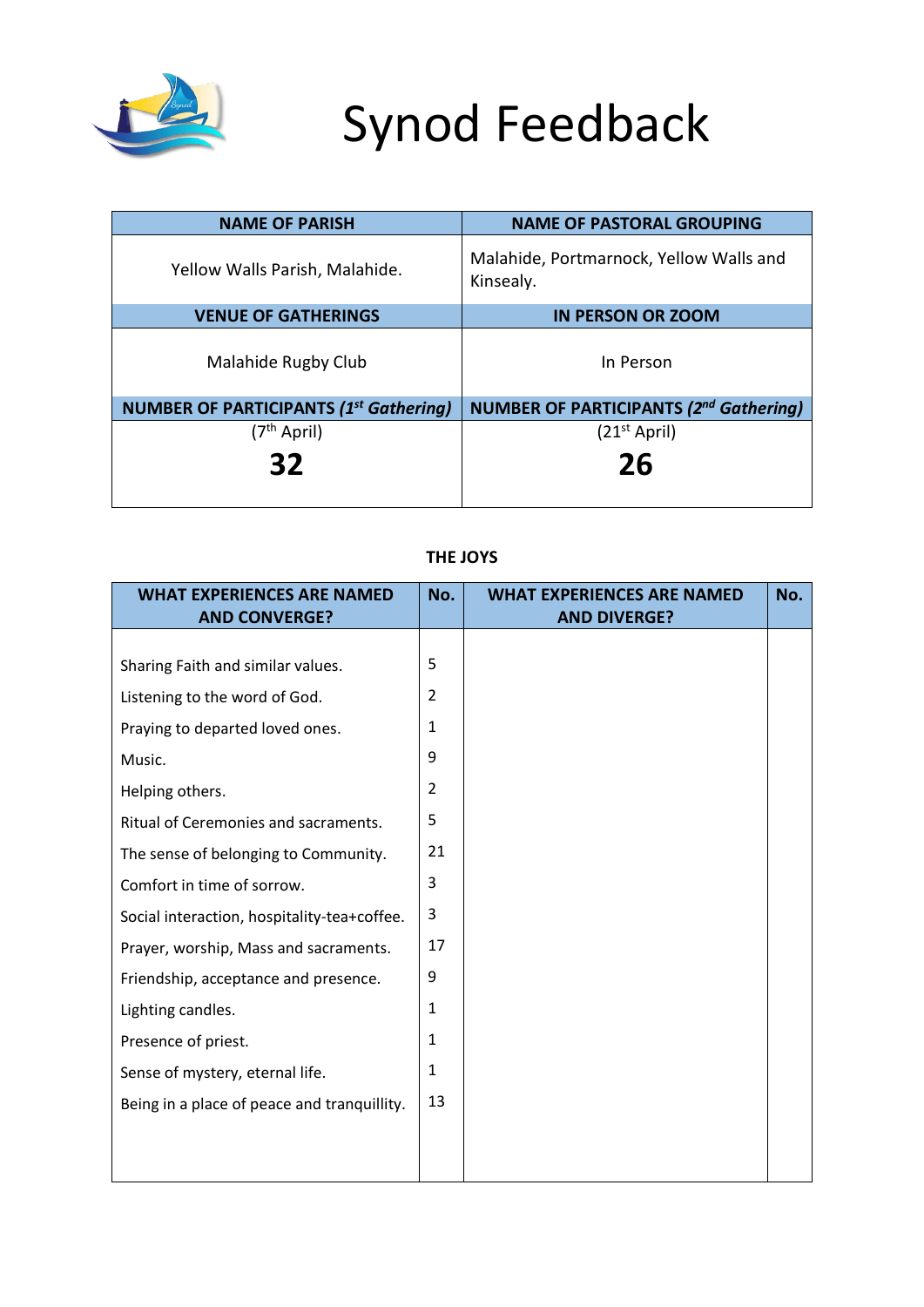### **THE SORROWS**

| <b>WHAT EXPERIENCES ARE NAMED</b><br><b>AND CONVERGE?</b>                             | No.            | <b>WHAT EXPERIENCES ARE NAMED</b><br><b>AND DIVERGE?</b>                                                                                          | No.          |  |
|---------------------------------------------------------------------------------------|----------------|---------------------------------------------------------------------------------------------------------------------------------------------------|--------------|--|
|                                                                                       |                |                                                                                                                                                   |              |  |
| Lack of vocations or priests.                                                         | 3              | "The unaccountable suffering as a<br>result and consequence of the                                                                                |              |  |
| Decline, lack of action and<br>disfunction of church.                                 | 9              | abortion laws passed recently in<br>this country. The murdering of 222                                                                            | $\mathbf{1}$ |  |
| Scandal and abuse.                                                                    | 7              | unborn babies daily here in Ireland.<br>lack of direct<br>There<br>was<br>a<br>instruction from the pulpit almost a<br>silence from our clergy."  |              |  |
| Money driven church.                                                                  | $\overline{2}$ |                                                                                                                                                   |              |  |
| Church keeping power and control<br>by fear and oppression.                           | $\overline{2}$ |                                                                                                                                                   |              |  |
| Exclusion of minority groups (LGBT)                                                   | 4              | "That I went through such turmoil                                                                                                                 |              |  |
| Churches resistance to change.                                                        | 3              | when separated as I wasn't allowed<br>to receive holy communion. I did                                                                            |              |  |
| Married priests.                                                                      | 3              | not get an annulment as I had no<br>children. However, my sibling who<br>had two children got an annulment.<br>So, this gave in my opinion a very | $\mathbf 1$  |  |
| The role of women in church.                                                          | 4              |                                                                                                                                                   |              |  |
| Lack of young people.                                                                 | 9              | sad message to my two nephews."                                                                                                                   |              |  |
| Lonely life of priests.                                                               | $\mathbf 1$    |                                                                                                                                                   |              |  |
| Lack of sacramental preparation.                                                      | $\mathbf 1$    |                                                                                                                                                   |              |  |
| Lack of training for lay people.                                                      | $\overline{2}$ |                                                                                                                                                   |              |  |
| Lack of instruction for young<br>people.                                              | 1              |                                                                                                                                                   |              |  |
| No evening Masses for people who<br>work during the day.                              | 1              |                                                                                                                                                   |              |  |
| Lack of leadership and support<br>from hierarchy in media, afraid to<br>say anything. | 4              |                                                                                                                                                   |              |  |
| Peoples needs and opinions not<br>listened to.                                        | 3              |                                                                                                                                                   |              |  |
| Witnessing decline in Mass and<br>church ceremony attendance.                         | $\overline{2}$ |                                                                                                                                                   |              |  |
| Lack of engagement with social<br>media, God not being heard.                         | 1              |                                                                                                                                                   |              |  |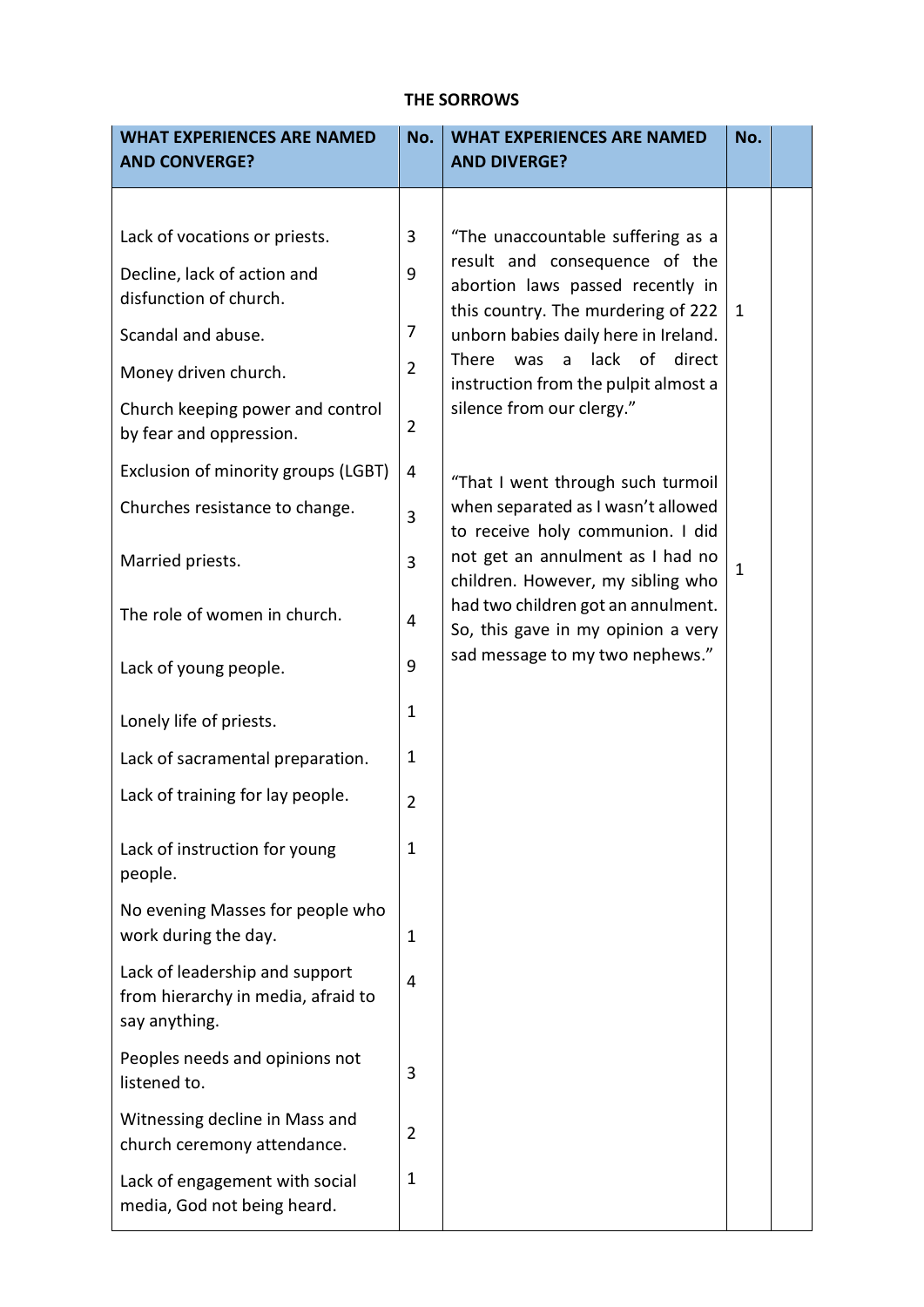## **THE HOPES**

| <b>WHAT EXPERIENCES ARE NAMED</b>                                                         | No.            | <b>WHAT EXPERIENCES ARE NAMED</b> | No. |
|-------------------------------------------------------------------------------------------|----------------|-----------------------------------|-----|
| <b>AND CONVERGE?</b>                                                                      |                | <b>AND DIVERGE?</b>               |     |
| Positive leadership and example from<br>Pope Francis.                                     | 4              |                                   |     |
| The church will survive but in a<br>different or changed form.                            | 5              |                                   |     |
| The maintaining of our core values.                                                       | $\overline{2}$ |                                   |     |
| More lay leadership and involvement.                                                      | 3              |                                   |     |
| Youth involvement in schools.                                                             | $\mathbf 1$    |                                   |     |
| Covid restrictions being lifted,<br>returning to church is hopeful and<br>positive.       | $\mathbf 1$    |                                   |     |
| In times of tragedy there are also<br>good things happening.                              | $\mathbf{1}$   |                                   |     |
| The Synodal process, the spirit is<br>listening.                                          | $\overline{2}$ |                                   |     |
| The acts of faith, hope, love and<br>prayer.                                              | 3              |                                   |     |
| Experiencing the risen Christ.                                                            | 3              |                                   |     |
| Trust in Gods plan which is for the<br>good. (consoling)                                  | 1              |                                   |     |
| Seeing a vibrant church in other<br>countries gives hope.                                 | 1              |                                   |     |
| The graces that are received in the<br>sacraments will lead to a return to the<br>church. | 1              |                                   |     |
| The strong faith that is communicated<br>by the Parish Priest.                            | 1              |                                   |     |
| Being able to participate in a Faith<br>community, ritual that gives meaning.             | 6              |                                   |     |
| Witnessing worship in other forms.                                                        | $\mathbf 1$    |                                   |     |
|                                                                                           |                |                                   |     |